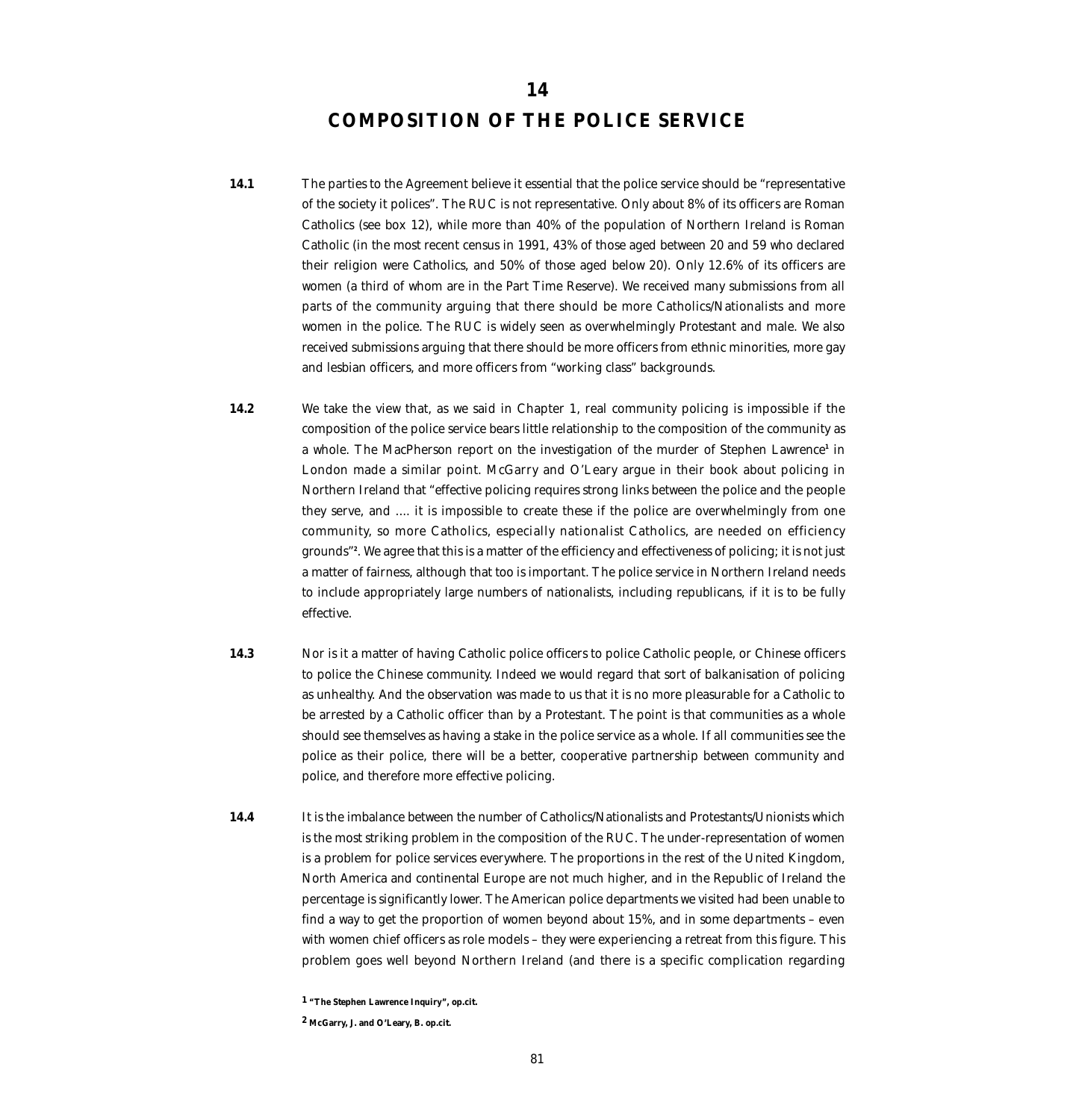European Union law which we describe in detail in paragraph 15. 11), but we are convinced that a much higher proportion of female officers would enhance the effectiveness of policing and we should like to see Northern Ireland leading the way in this area. In the next chapter, on recruitment, we make a number of proposals as to how this might be achieved.

| 12 – COMPOSITION OF THE RUC BY RELIGIOUS BACKGROUND<br>AT 31 DECEMBER 1998 |                 |                          |                |
|----------------------------------------------------------------------------|-----------------|--------------------------|----------------|
|                                                                            | <b>REGULARS</b> | <b>FULL TIME RESERVE</b> | <b>TOTAL</b>   |
| Protestant                                                                 | 7,470 (88.3%)   | 2,568 (87.5%)            | 10,038 (88.1%) |
| Catholic                                                                   | 704 (8.3%)      | 202 (6.9%)               | 906 (8.0%)     |
| 'Other'                                                                    | 283 (3.4%)      | 165 (5.6%)               | 448 (3.9%)     |
| <b>All officers</b>                                                        | 8,457 (100%)    | 2,935 (100%)             | 11,392 (100%)  |
| Source: RUC                                                                |                 |                          |                |

**14.5** We do not set specific target percentages for the proportion of women officers because, on the one hand, the experience elsewhere cautions against setting them too high and, on the other hand, since women are half the population it is hard to justify setting them much lower than that. But, some idea of what may be achievable can be gathered from the fact that 35% of the Part Time Reserve is female (and 58% of those below 35 years old), and also from the fact that 37% of the first RUC recruit intake of 1999 was female. These figures indicate an encouraging level of female interest in police work. The proportion of women in the RUC below the age of 35 is 19%, after which age it declines rapidly. A key problem is therefore retention, and part of the answer lies in providing opportunities for job sharing, flexible working arrangements and career breaks. Since many women are also attracted by part time police work, there is a very important argument for retaining and developing the Part Time Reserve, as we have recommended in Chapter 12. But a determined effort needs to be made to attract women into full time police work, not only in Northern Ireland but in policing worldwide.

- **14.6** Ethnic minorities comprise less than 1% of the population. Half of these are Chinese. Although there have been one or two Chinese officers in the RUC, there is not at present a strong interest among the Chinese community in joining the police (the same applies in the United States). Nevertheless, we believe that every effort should be made to recruit from the ethnic minorities and we make proposals to this effect in the next chapter. But we do not set specific target figures, which we believe would be unrealistic given the small populations involved.
- **14.7** Groups representing gays and lesbians did not favour targets for the proportion of gays and lesbians in the police, and we agree that this would be impractical and intrusive. But we believe that it should be clear that people of various sexual orientations are equally welcome to join the police, and we make proposals to this effect in the next chapter.
- **14.8** We also take account in our proposals on recruitment of the perception in some quarters that police officers are predominantly middle class. A great many of the officers we have met would not describe themselves as coming from a middle class background, but the perception nevertheless exists. It would of course be absurd to try to set composition targets based on criteria as subjective as "class", but all our proposals are designed to achieve a police service which is an integral part of all the communities in Northern Ireland.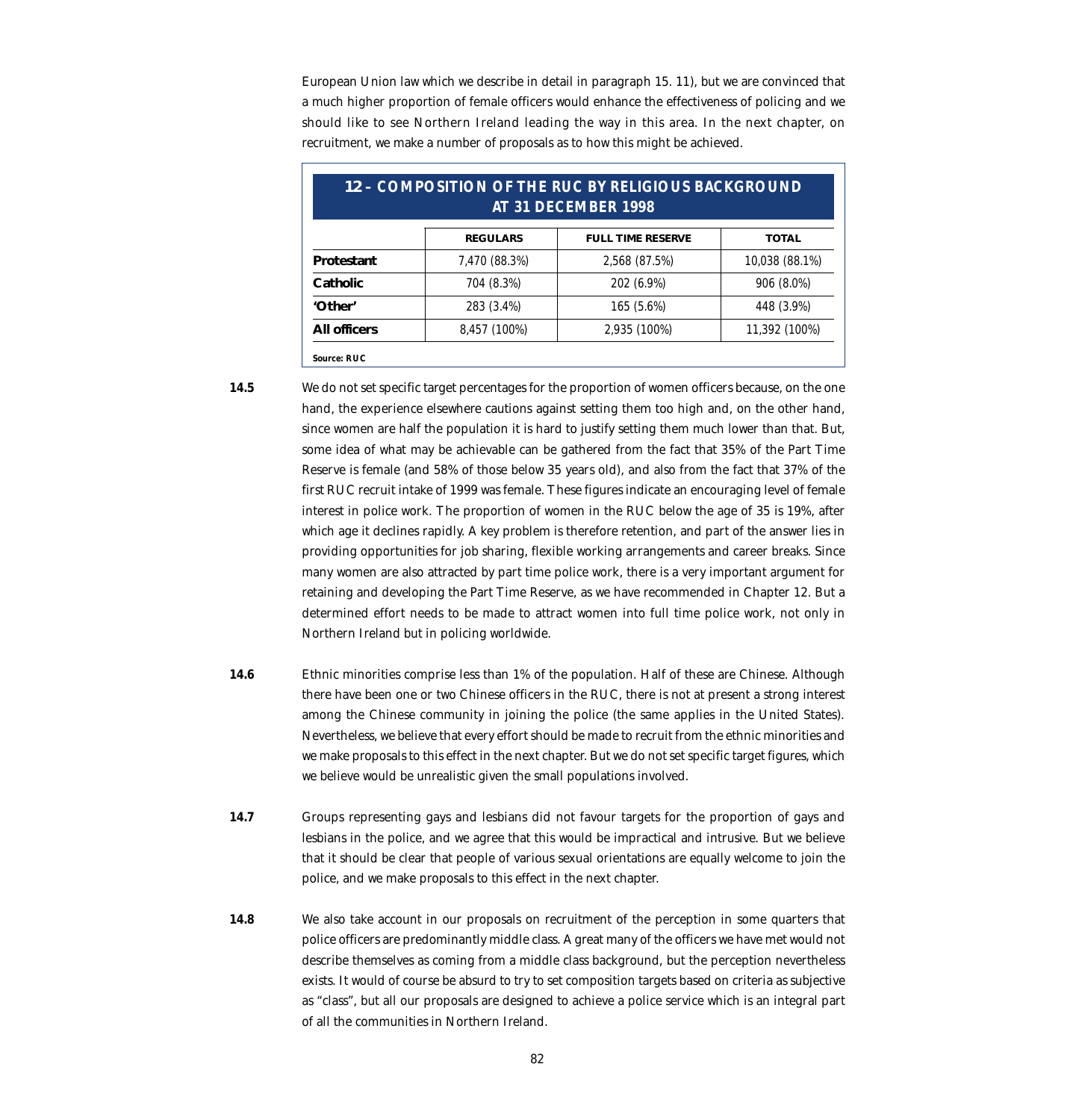- **14.9** As we have said before, the Catholic/Nationalist Protestant/Unionist imbalance is a case apart, and here we do make proposals which include recruitment and composition targets. We have worked intensively on this, with the help of consultants, taking account of the following factors:
	- Overall size of the police service. As we argued in the previous chapter, we believe that a service of 7,500 regular officers is justified by the policing requirements of Northern Ireland. A larger service might provide scope for a more rapid transformation of the composition, but would be extremely costly and, being too large for the policing task, inefficient and wasteful. A smaller service, which some submissions favoured, would provide extremely limited scope for new recruitment.
	- The early retirement of regular police officers must in law be on a voluntary basis. We have therefore had to make estimates of the numbers who would volunteer, and the number of positions that would consequently become available to be filled by recruits.
	- The importance of merit as a criterion for recruitment, a point made to us strongly from all parts of the community.
	- The inequity, as we judged it, of recruiting more Catholics/Nationalists than Protestants/Unionists over a period of years. We have opted for a recruitment profile of 50% Protestant, 50% Catholic over a ten year period (which reflects the demographic breakdown of people now in their twenties, or who will reach the age of recruitment over that period). An imbalance in recruitment now would result in an imbalance in the composition of the police in the future.
- **14.10** The model we have developed would lead to the proportion of Catholic officers more than doubling within four years, to between 17% and 19% (depending on the take-up rate of the early retirement option for existing officers), and quadrupling within ten years to 29-33% (see box 13). We believe that this is a very substantial increase within a reasonable timeframe (by comparison, it took the New York Police Department 25 years to move from 12% ethnic minority officers in 1974 to 33% in 1999). It quickly gets into the range of "critical mass" estimates that experts have given us (between 15% and 30%), as the level needed to ensure that a minority does not find itself submerged within a majority organizational culture.
- **14.11** We have not taken our model beyond ten years. As we have said in the previous chapter, we would expect the question of the size of the police service to be revisited by that time. In the light of recruitment experience and other developments between now and then, a judgment would need to be made as to whether special measures were still needed to achieve a police service representative of the community or whether this could now be expected to develop naturally. Either way we envisage that the composition of the police should continue to move towards a closer resemblance to that of the community as a whole.
- **14.12** At present the Part Time Reserve is the component of the RUC with the lowest proportion of Catholics – less than 5%, as opposed to 7% in the Full Time Reserve and 8% of the regular officers. Whole areas of Northern Ireland which are predominantly Catholic/Nationalist are unrepresented in the Part Time Reserve. We believe that this needs to be rectified, not least for operational reasons. A Part Time Reserve that drew police officers from these areas, hopefully including as large a proportion of women as there is in the present Part Time Reserve, would make a substantial contribution to community policing not least because, by definition, part time officers live in or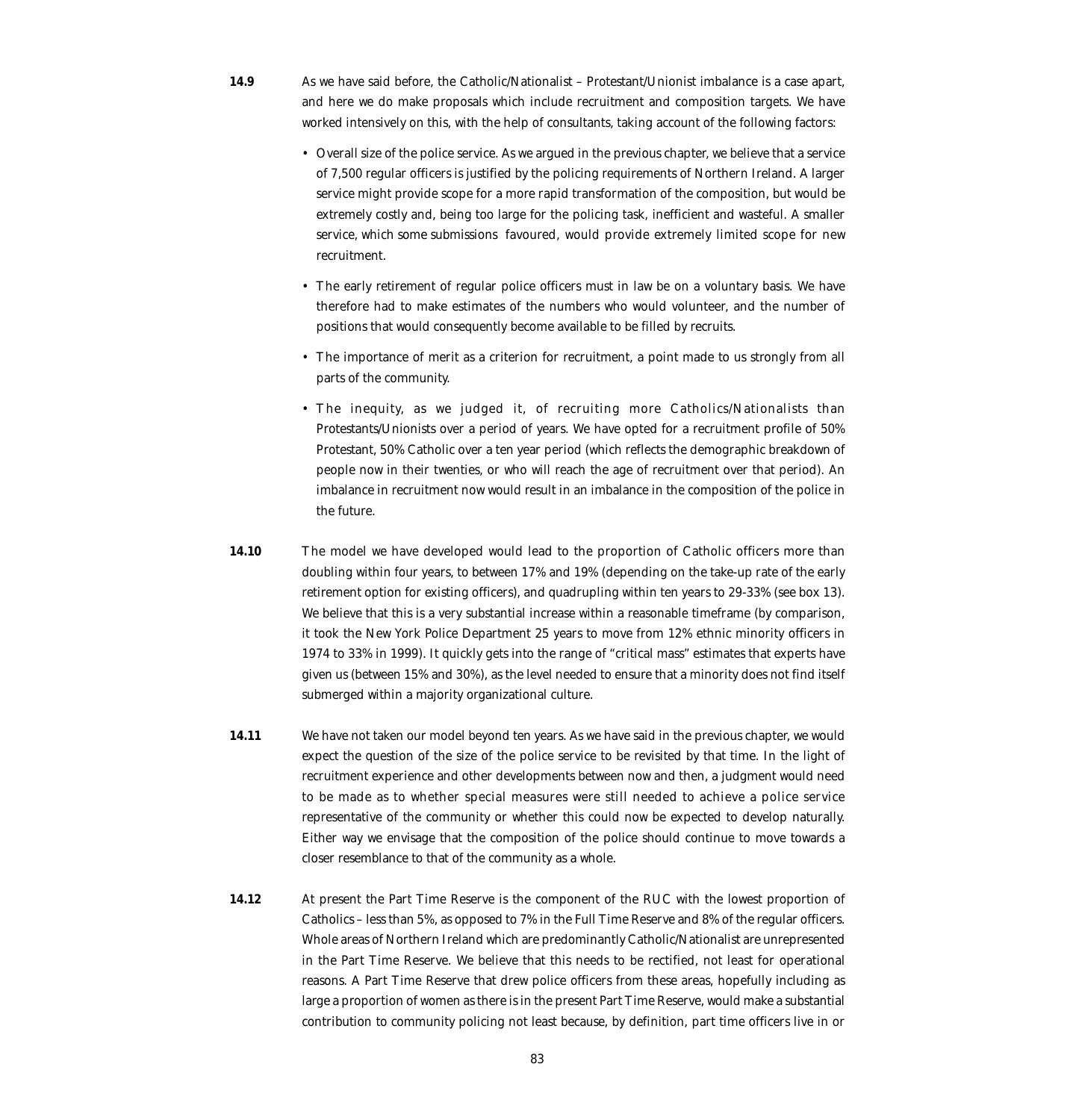close to the neighbourhoods they police. At the same time it would give a significant boost to the overall composition balance in the police service. We have recommended a target of some 1,000 new reserve police officers to be recruited from Catholic/Nationalist areas. Unlike recruitment to the regular police service, where numbers will be constrained by the take-up rate for early retirement, these new positions could in principle be filled rapidly. If these new reservists were recruited within, say four years, this would mean that regular and part time Catholic police officers combined would be over 22%, nearly treble the present percentage, and the figure after 10 years would be 40%.



## **Civilians**

**14.13** It is important that the same principle of a balanced and representative workforce should also apply to the civilian staff. It would be illogical to argue for diversity in the officer ranks while